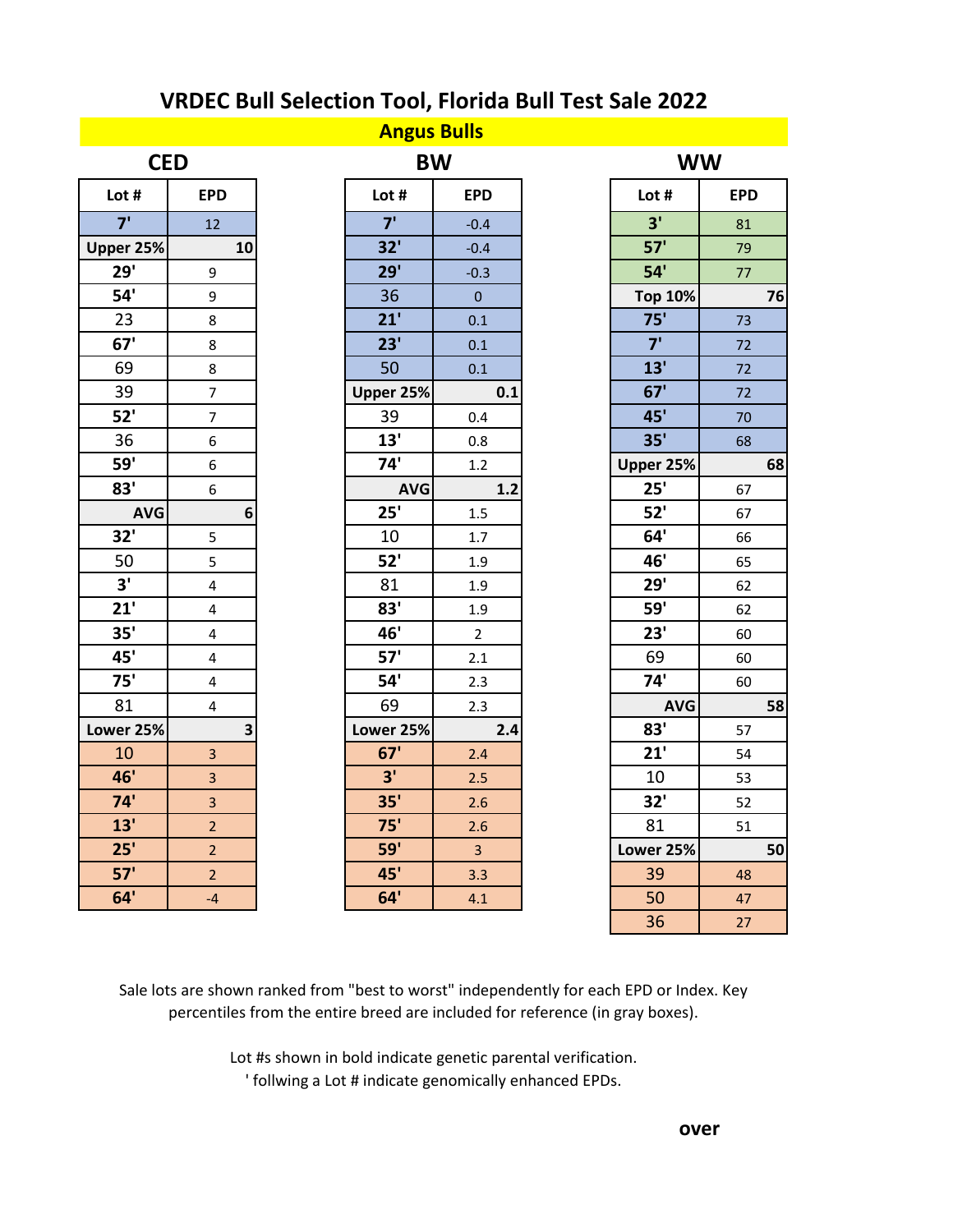| YW             |     |  |  |  |
|----------------|-----|--|--|--|
| Lot #          | EPD |  |  |  |
| 3'             | 142 |  |  |  |
| 13'            | 142 |  |  |  |
| 57'            | 142 |  |  |  |
| 54             | 138 |  |  |  |
| 45'            | 136 |  |  |  |
| <b>Top 10%</b> | 135 |  |  |  |
| 7'             | 133 |  |  |  |
| 67'            | 130 |  |  |  |
| 25'            | 128 |  |  |  |
| 35'            | 127 |  |  |  |
| 52'            | 125 |  |  |  |
| 75'            | 125 |  |  |  |
| 64'            | 122 |  |  |  |
| 46'            | 121 |  |  |  |
| Upper 25%      | 121 |  |  |  |
| 23             | 116 |  |  |  |
| 21'            | 113 |  |  |  |
|                |     |  |  |  |
| 59'            | 111 |  |  |  |
| 29'            | 109 |  |  |  |
| 69             | 108 |  |  |  |
| 74'            | 105 |  |  |  |
| <b>AVG</b>     | 103 |  |  |  |
| 10             | 94  |  |  |  |
| 32'            | 92  |  |  |  |
| 83'            | 91  |  |  |  |
| 81             | 90  |  |  |  |
| Lower 25%      | 88  |  |  |  |
| 50             | 87  |  |  |  |
| 39             | 81  |  |  |  |

| <b>Angus Bulls</b> |            |  |                |            |  |                |            |
|--------------------|------------|--|----------------|------------|--|----------------|------------|
|                    | <b>YW</b>  |  |                | <b>SC</b>  |  | <b>Milk</b>    |            |
| Lot #              | <b>EPD</b> |  | Lot #          | <b>EPD</b> |  | Lot #          | <b>EPD</b> |
| 3'                 | 142        |  | 54'            | 1.69       |  | 54'            | 37         |
| 13'                | 142        |  | 64'            | 1.64       |  | 74'            | 36         |
| 57'                | 142        |  | <b>Top 10%</b> | 1.53       |  | 52'            | 33         |
| 54'                | 138        |  | 29'            | 1.45       |  | 69             | 33         |
| 45'                | 136        |  | 3'             | 1.42       |  | <b>Top 10%</b> | 33         |
| <b>Top 10%</b>     | 135        |  | 25'            | 1.37       |  | 7'             | 32         |
| 7'                 | 133        |  | <b>59'</b>     | 1.24       |  | 25'            | 31         |
| 67'                | 130        |  | 13'            | 1.19       |  | 45'            | 29         |
| 25'                | 128        |  | 46'            | 1.18       |  | Upper 25%      | 29         |
| 35'                | 127        |  | Upper 25%      | 1.18       |  | 10             | 28         |
| 52'                | 125        |  | 57'            | 1.15       |  | 23             | 28         |
| 75'                | 125        |  | 52'            | 0.95       |  | 35'            | 28         |
| 64'                | 122        |  | 69             | 0.84       |  | 83'            | 28         |
| 46'                | 121        |  | <b>AVG</b>     | 0.8        |  | 3'             | 27         |
| Upper 25%          | 121        |  | 45'            | 0.7        |  | 29'            | 27         |
| 23                 | 116        |  | 21'            | 0.67       |  | 67'            | 27         |
| 21'                | 113        |  | 67'            | 0.64       |  | 13'            | 26         |
| <b>59'</b>         | 111        |  | 7'             | 0.63       |  | 21'            | 26         |
| 29'                | 109        |  | 35'            | 0.53       |  | 36             | 26         |
| 69                 | 108        |  | Lower 25%      | 0.41       |  | 50             | 26         |
| 74'                | 105        |  | 75'            | 0.34       |  | 64'            | 26         |
| <b>AVG</b>         | 103        |  | 74'            | 0.31       |  | 46'            | 25         |
| 10                 | 94         |  | 32'            | $-0.18$    |  | <b>AVG</b>     | 25         |
| 32'                | 92         |  | 83'            | $-0.56$    |  | 39             | 24         |
| 83'                | 91         |  | 10             | No Data    |  | <b>59'</b>     | 24         |
| 81                 | 90         |  | 23             | No Data    |  | 81             | 23         |
| Lower 25%          | 88         |  | 36             | No Data    |  | 32'            | 22         |
| 50                 | 87         |  | 39             | No Data    |  | 57'            | 22         |
| 39                 | 81         |  | 50             | No Data    |  | 75'            | 22         |
| 36                 | 51         |  | R <sub>1</sub> | No Data    |  | $I$ QWer $25%$ | 21         |

| <b>YW</b>      |            | <b>SC</b>      |            | <b>Milk</b>    |            |
|----------------|------------|----------------|------------|----------------|------------|
| ot #           | <b>EPD</b> | Lot #          | <b>EPD</b> | Lot #          | <b>EPD</b> |
| 3'             | 142        | 54'            | 1.69       | 54'            | 37         |
| 13'            | 142        | 64'            | 1.64       | 74'            | 36         |
| 57'            | 142        | <b>Top 10%</b> | 1.53       | 52'            | 33         |
| 54'            | 138        | 29'            | 1.45       | 69             | 33         |
| 45'            | 136        | 3'             | 1.42       | <b>Top 10%</b> | 33         |
| op 10%         | 135        | 25'            | 1.37       | 7'             | 32         |
| $\overline{7}$ | 133        | <b>59'</b>     | 1.24       | 25'            | 31         |
| 67'            | 130        | 13'            | 1.19       | 45'            | 29         |
| 25'            | 128        | 46'            | 1.18       | Upper 25%      | 29         |
| 35'            | 127        | Upper 25%      | 1.18       | 10             | 28         |
| 52'            | 125        | 57'            | 1.15       | 23             | 28         |
| 75'            | 125        | 52'            | 0.95       | 35'            | 28         |
| 64'            | 122        | 69             | 0.84       | 83'            | 28         |
| 46'            | 121        | <b>AVG</b>     | 0.8        | 3'             | 27         |
| er 25%         | 121        | 45'            | 0.7        | 29'            | 27         |
| 23             | 116        | 21'            | 0.67       | 67'            | 27         |
| 21'            | 113        | 67'            | 0.64       | 13'            | 26         |
| 59'            | 111        | 7'             | 0.63       | 21'            | 26         |
| 29'            | 109        | 35'            | 0.53       | 36             | 26         |
| 69             | 108        | Lower 25%      | 0.41       | 50             | 26         |
| 74'            | 105        | 75'            | 0.34       | 64'            | 26         |
| <b>AVG</b>     | 103        | 74'            | 0.31       | 46'            | 25         |
| 10             | 94         | 32'            | $-0.18$    | <b>AVG</b>     | 25         |
| 32'            | 92         | 83'            | $-0.56$    | 39             | 24         |
| 83'            | 91         | 10             | No Data    | <b>59'</b>     | 24         |
| 81             | 90         | 23             | No Data    | 81             | 23         |
| er 25%         | 88         | 36             | No Data    | 32'            | 22         |
| 50             | 87         | 39             | No Data    | 57'            | 22         |
| 39             | 81         | 50             | No Data    | 75'            | 22         |
| 36             | 51         | 81             | No Data    | Lower 25%      | 21         |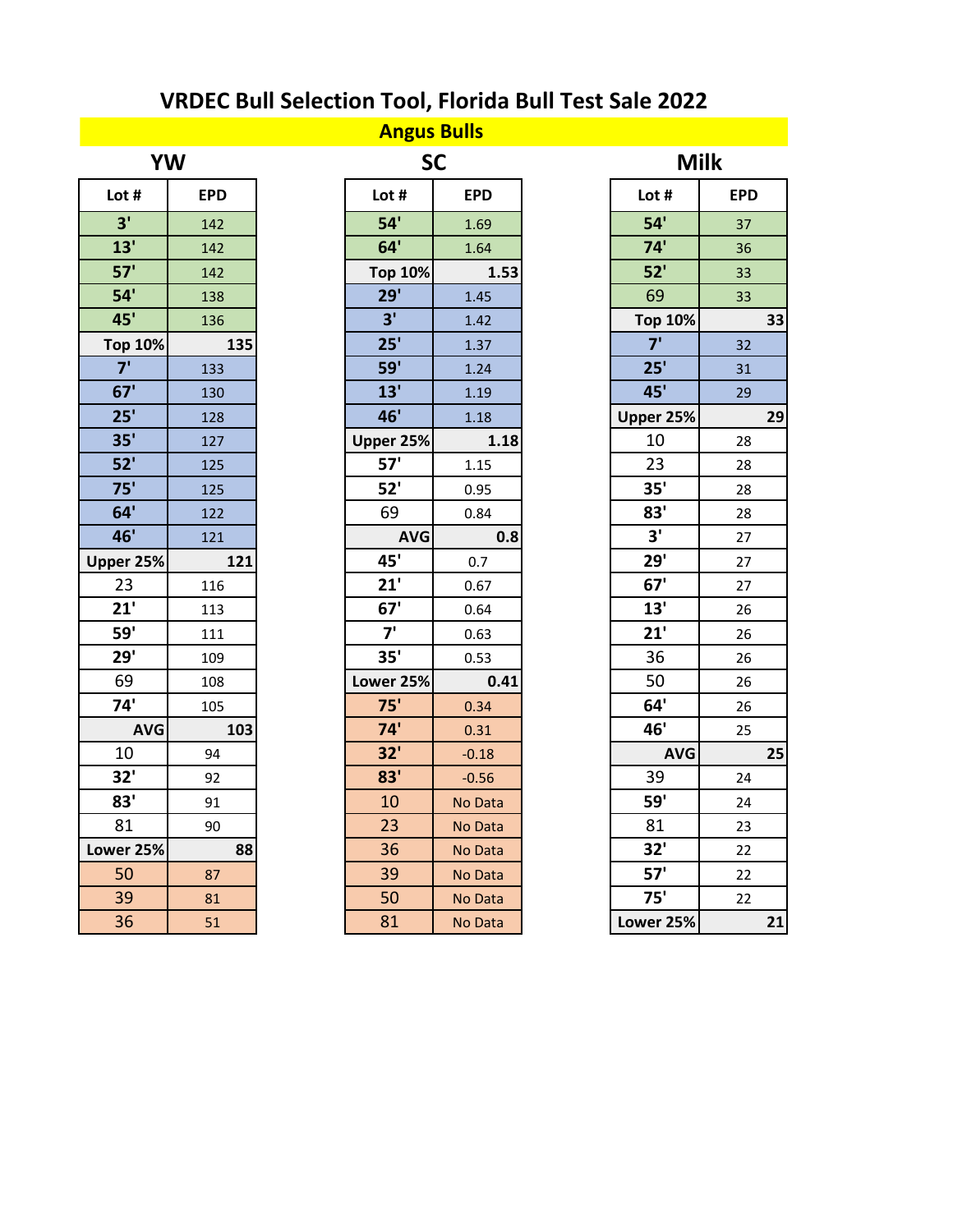| <b>Angus Bulls</b> |            |  |                |                 |  |                |            |  |
|--------------------|------------|--|----------------|-----------------|--|----------------|------------|--|
|                    | IMF (Marb) |  |                | <b>REA (RE)</b> |  |                | BF (Fat)   |  |
| Lot #              | <b>EPD</b> |  | Lot #          | <b>EPD</b>      |  | Lot #          | <b>EPD</b> |  |
| 7'                 | 1.31       |  | 13'            | 1.17            |  | 57'            | $-0.05$    |  |
| 52'                | 1.07       |  | 29'            | 1.07            |  | 29'            | $-0.03$    |  |
| 25'                | 0.99       |  | 45'            | 0.99            |  | 45'            | $-0.03$    |  |
| 57'                | 0.98       |  | 75'            | 0.9             |  | <b>Top 10%</b> | $-0.024$   |  |
| <b>Top 10%</b>     | 0.98       |  | <b>Top 10%</b> | 0.9             |  | 13'            | $-0.02$    |  |
| 75'                | 0.97       |  | 46'            | 0.87            |  | 25'            | $-0.02$    |  |
| 64'                | 0.91       |  | 52'            | 0.84            |  | 35'            | $-0.02$    |  |
| 13'                | 0.86       |  | 54'            | 0.82            |  | 54'            | $-0.02$    |  |
| 35'                | 0.85       |  | 67'            | 0.82            |  | 64'            | $-0.02$    |  |
| 83'                | 0.83       |  | 21'            | 0.81            |  | 67'            | $-0.02$    |  |
| 67'                | 0.8        |  | 64'            | 0.78            |  | 21'            | $-0.01$    |  |
| 29'                | 0.79       |  | 3'             | 0.74            |  | Upper 25%      | $-0.007$   |  |
| Upper 25%          | 0.74       |  | 25'            | 0.73            |  | 3'             | $\pmb{0}$  |  |
| 45'                | 0.73       |  | Upper 25%      | 0.73            |  | 52'            | 0          |  |
| 3'                 | 0.65       |  | 57'            | 0.71            |  | 74'            | 0          |  |
| 46'                | 0.62       |  | 7'             | 0.7             |  | 83'            | $\pmb{0}$  |  |
| 74'                | 0.61       |  | 83'            | 0.68            |  | 10             | 0.01       |  |
| 54'                | 0.6        |  | 74'            | 0.65            |  | 23             | 0.01       |  |
| <b>59'</b>         | 0.55       |  | 69             | 0.62            |  | 36             | 0.01       |  |
| <b>AVG</b>         | 0.53       |  | <b>59'</b>     | 0.6             |  | 46'            | 0.01       |  |
| 21'                | 0.54       |  | 35'            | 0.58            |  | 50             | 0.01       |  |
| 69                 | 0.49       |  | <b>AVG</b>     | 0.55            |  | <b>59'</b>     | 0.01       |  |
| 36                 | 0.47       |  | 23             | 0.54            |  | 69             | 0.01       |  |
| 23                 | 0.44       |  | 32'            | 0.45            |  | <b>AVG</b>     | 0.012      |  |
| 10                 | 0.33       |  | Lower 25%      | 0.37            |  | 7'             | 0.02       |  |
| Lower 25%          | 0.29       |  | 39             | 0.26            |  | 39             | 0.02       |  |
| 81                 | 0.29       |  | 81             | 0.25            |  | 81             | 0.02       |  |
| 39                 | 0.2        |  | 10             | 0.22            |  | 75'            | 0.03       |  |
| 50                 | 0.14       |  | 36             | 0.12            |  | Lower 25%      | 0.031      |  |
| 32'                | 0.05       |  | 50             | 0.08            |  | 32'            | 0.04       |  |

Sale lots are shown ranked from "best to worst" independently for each EPD or Index. Key percentiles from the entire breed are included for reference (in gray boxes).

> Lot #s shown in bold indicate genetic parental verification. ' follwing a Lot # indicate genomically enhanced EPDs.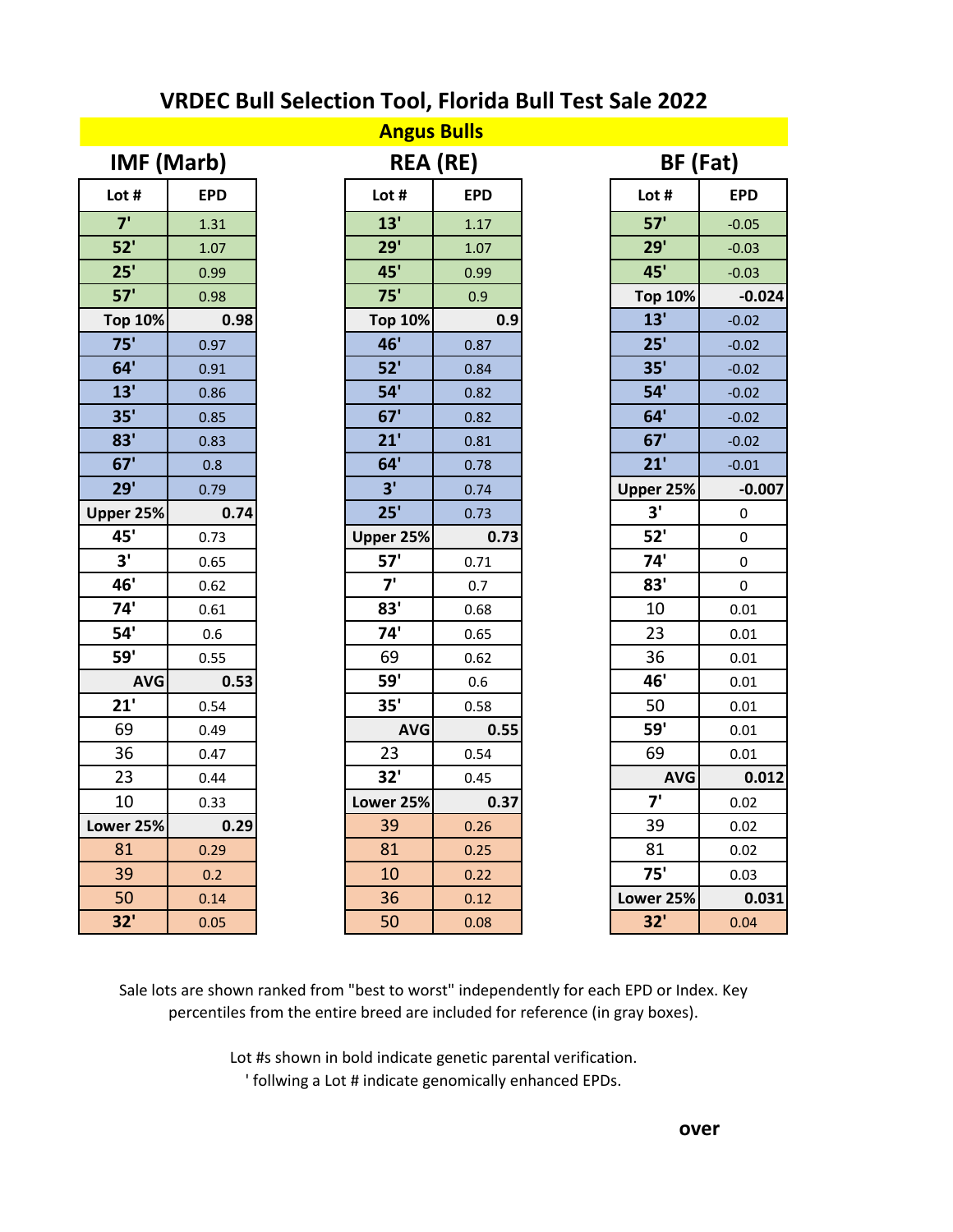| \$Β             |     |  |  |  |
|-----------------|-----|--|--|--|
| Lot #           | EPD |  |  |  |
| 13'             | 195 |  |  |  |
| 45'             | 188 |  |  |  |
| $\overline{7}$  | 186 |  |  |  |
| 25'             | 185 |  |  |  |
| 75'             | 183 |  |  |  |
| 52'             | 180 |  |  |  |
| 67'             | 180 |  |  |  |
| 57'             | 178 |  |  |  |
| 29'             | 177 |  |  |  |
| 3'              | 172 |  |  |  |
| 35 <sup>1</sup> | 171 |  |  |  |
| 54'             | 170 |  |  |  |
| <b>Top 10%</b>  | 169 |  |  |  |
| 21'             | 165 |  |  |  |
| 46'             | 165 |  |  |  |
| 64'             | 161 |  |  |  |
| Upper 25%       | 151 |  |  |  |
| 83'             | 139 |  |  |  |
| 59'             | 138 |  |  |  |
| 69              | 134 |  |  |  |
| 74'             | 132 |  |  |  |
| 23              | 131 |  |  |  |
| <b>AVG</b>      | 131 |  |  |  |
| Lower 25%       | 112 |  |  |  |
| 10              | 109 |  |  |  |
| 36              | 98  |  |  |  |
| 81              | 97  |  |  |  |
| 50              | 95  |  |  |  |
| 32'             | 94  |  |  |  |
| 39              | 85  |  |  |  |

| <b>Angus Bulls</b> |            |  |                |            |    |     |                   |            |
|--------------------|------------|--|----------------|------------|----|-----|-------------------|------------|
| \$B                |            |  | <b>\$M</b>     |            |    | \$C |                   |            |
| Lot #              | <b>EPD</b> |  | LOT#           | <b>EPD</b> |    |     | LOT#              | <b>EPD</b> |
| 13'                | 195        |  | 7'             | 99         |    |     | 7'                | 332        |
| 45'                | 188        |  | 10             | 82         |    |     | 25'               | 309        |
| 7'                 | 186        |  | 23             | 79         |    |     | 13'               | 308        |
| 25'                | 185        |  | <b>Top 10%</b> |            | 77 |     | 45'               | 298        |
| 75'                | 183        |  | 74'            | 76         |    |     | 67'               | 297        |
| 52'                | 180        |  | 32'            | 72         |    |     | 29'               | 295        |
| 67'                | 180        |  | 50             | 71         |    |     | 52'               | 294        |
| 57'                | 178        |  | 69             | 71         |    |     | 35'               | 293        |
| 29'                | 177        |  | Upper 25%      |            | 68 |     | 75'               | 293        |
| 3'                 | 172        |  | 35'            | 65         |    |     | 54'               | 284        |
| 35'                | 171        |  | 67'            | 65         |    |     | <b>Top 10%</b>    | 282        |
| 54'                | 170        |  | 54'            | 64         |    |     | 57'               | 281        |
| <b>Top 10%</b>     | 169        |  | 29'            | 62         |    |     | 46'               | 270        |
| 21'                | 165        |  | 39             | 61         |    |     | 64'               | 267        |
| 46'                | 165        |  | 25'            | 60         |    |     | 3'                | 264        |
| 64'                | 161        |  | 75'            | 60         |    |     | 21'               | 264        |
| Upper 25%          | 151        |  | 81             | 60         |    |     | 23                | 264        |
| 83'                | 139        |  | 52'            | 58         |    |     | <b>Upper 25 %</b> | 257        |
| <b>59'</b>         | 138        |  | <b>AVG</b>     |            | 57 |     | 69                | 251        |
| 69                 | 134        |  | 13'            | 54         |    |     | 74'               | 251        |
| 74'                | 132        |  | 45'            | 54         |    |     | 83'               | 238        |
| 23                 | 131        |  | <b>59'</b>     | 54         |    |     | <b>59'</b>        | 236        |
| <b>AVG</b>         | 131        |  | 64'            | 54         |    |     | <b>AVG</b>        | 227        |
| Lower 25%          | 112        |  | 83'            | 54         |    |     | 10                | 222        |
| 10                 | 109        |  | 36             | 53         |    |     | 50                | 218        |
| 36                 | 98         |  | 46'            | 51         |    |     | Lower 25%         | 200        |
| 81                 | 97         |  | 57'            | 51         |    |     | 32'               | 190        |
| 50                 | 95         |  | Lower 25%      |            | 48 |     | 81                | 185        |
| 32'                | 94         |  | 3'             | 44         |    |     | 36                | 179        |
| 39                 | 85         |  | 21'            | 44         |    |     | 39                | 173        |

|   | \$М        |                   | \$C        |
|---|------------|-------------------|------------|
|   | <b>EPD</b> | LOT#              | <b>EPD</b> |
|   | 99         | 7 <sup>1</sup>    | 332        |
|   | 82         | 25'               | 309        |
|   | 79         | 13'               | 308        |
| % | 77         | 45'               | 298        |
|   | 76         | 67'               | 297        |
|   | 72         | 29'               | 295        |
|   | 71         | 52'               | 294        |
|   | 71         | 35'               | 293        |
| % | 68         | 75'               | 293        |
|   | 65         | 54'               | 284        |
|   | 65         | <b>Top 10%</b>    | 282        |
|   | 64         | 57'               | 281        |
|   | 62         | 46'               | 270        |
|   | 61         | 64'               | 267        |
|   | 60         | 3'                | 264        |
|   | 60         | 21'               | 264        |
|   | 60         | 23                | 264        |
|   | 58         | <b>Upper 25 %</b> | 257        |
| G | 57         | 69                | 251        |
|   | 54         | 74'               | 251        |
|   | 54         | 83'               | 238        |
|   | 54         | <b>59'</b>        | 236        |
|   | 54         | <b>AVG</b>        | 227        |
|   | 54         | 10                | 222        |
|   | 53         | 50                | 218        |
|   | 51         | Lower 25%         | 200        |
|   | 51         | 32'               | 190        |
| % | 48         | 81                | 185        |
|   | 44         | 36                | 179        |
|   | 44         | 39                | 173        |